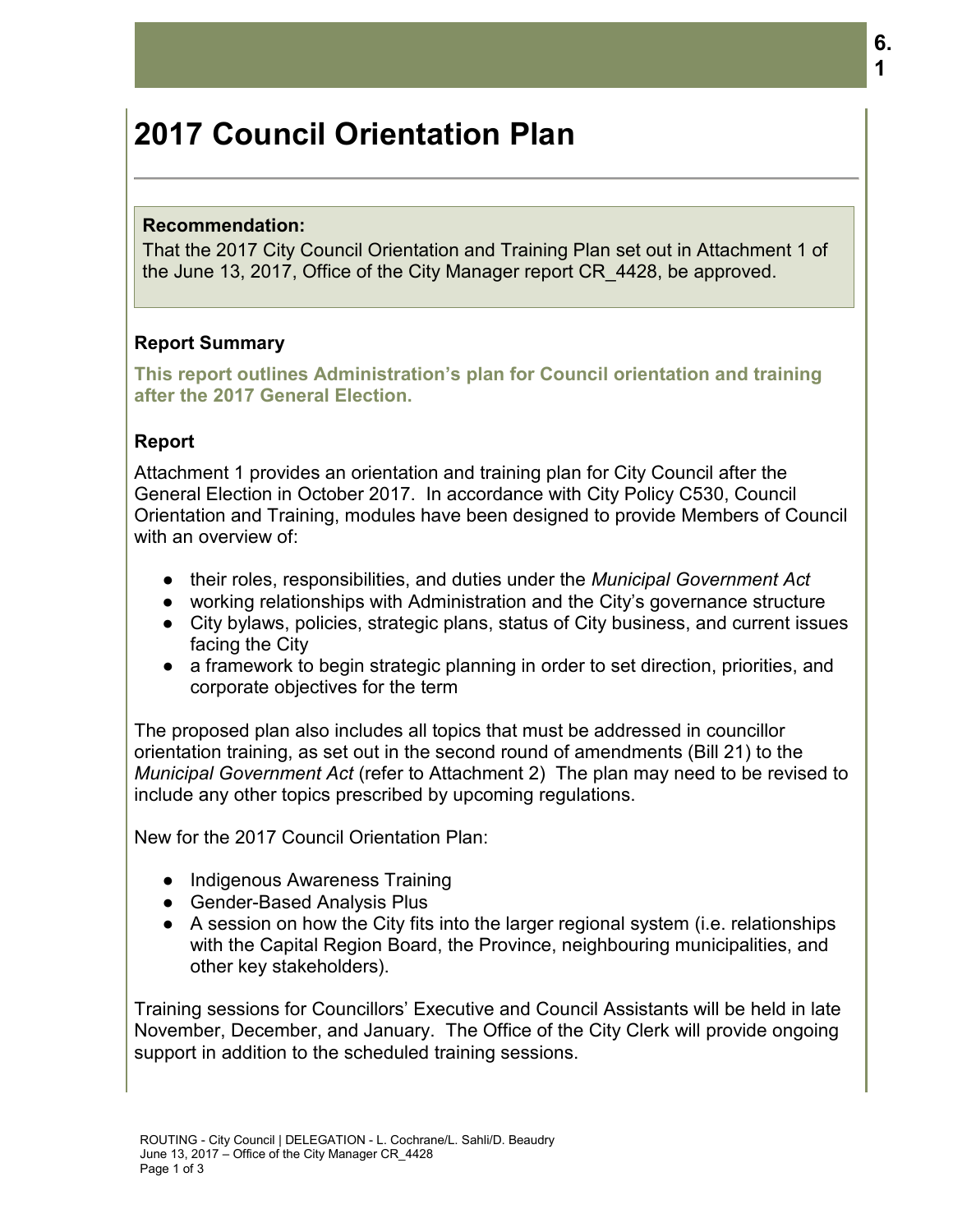A 2017 post-election draft calendar for Council and Committee meetings is included in Attachment 3. Council will be asked to approve the calendar at the October 24, 2017, Inaugural City Council meeting.

At the first regular Committee meetings (Executive, Community and Public Services, Urban Planning), Administration will provide an overview of key projects and initiatives related to the respective Committee mandates.

# **Policy**

City Policy C530 - Council Orientation and Training

# **Corporate Outcomes**

This report supports the corporate outcome "Edmontonians are connected to the city in which they live, work and play" as orientation and training enhance Councillors' knowledge for engaging with and representing their constituents.

#### **Risk Assessment**

| <b>Risk Element</b>                    | Risk<br><b>Description</b>                                                                                                         | Likeli-<br>hood | Impact | <b>Risk</b><br><b>Scor</b><br>е | <b>Current</b><br><b>Mitigations</b>                                            | <b>Potential</b><br><b>Future</b><br><b>Mitigations</b>                                                                           |
|----------------------------------------|------------------------------------------------------------------------------------------------------------------------------------|-----------------|--------|---------------------------------|---------------------------------------------------------------------------------|-----------------------------------------------------------------------------------------------------------------------------------|
| Corporate<br>Governance<br>Environment | A delay in<br>approving the<br>orientation<br>schedule could<br>negatively<br>impact the<br>scheduling of<br>training<br>sessions. |                 |        |                                 | Preliminary<br>scheduling<br>with<br>administration<br>and external<br>contacts | Councillors are<br>surveyed to<br>find<br>improvements<br>and sustain the<br>relevance for<br>returning<br>Members of<br>Council. |

## **Metrics, Targets and Outcomes**

| <b>Metrics</b>                                                   | <b>Targets</b>   | <b>Outcomes</b>                                                                                                                                                                                 |
|------------------------------------------------------------------|------------------|-------------------------------------------------------------------------------------------------------------------------------------------------------------------------------------------------|
| • All members of Council<br>complete orientation and<br>training | • Not applicable | • Councillors are equipped<br>to understand and oversee<br>the City of Edmonton<br>• Administration has a clear<br>understanding of the goals<br>and priorities of the newly<br>elected Council |